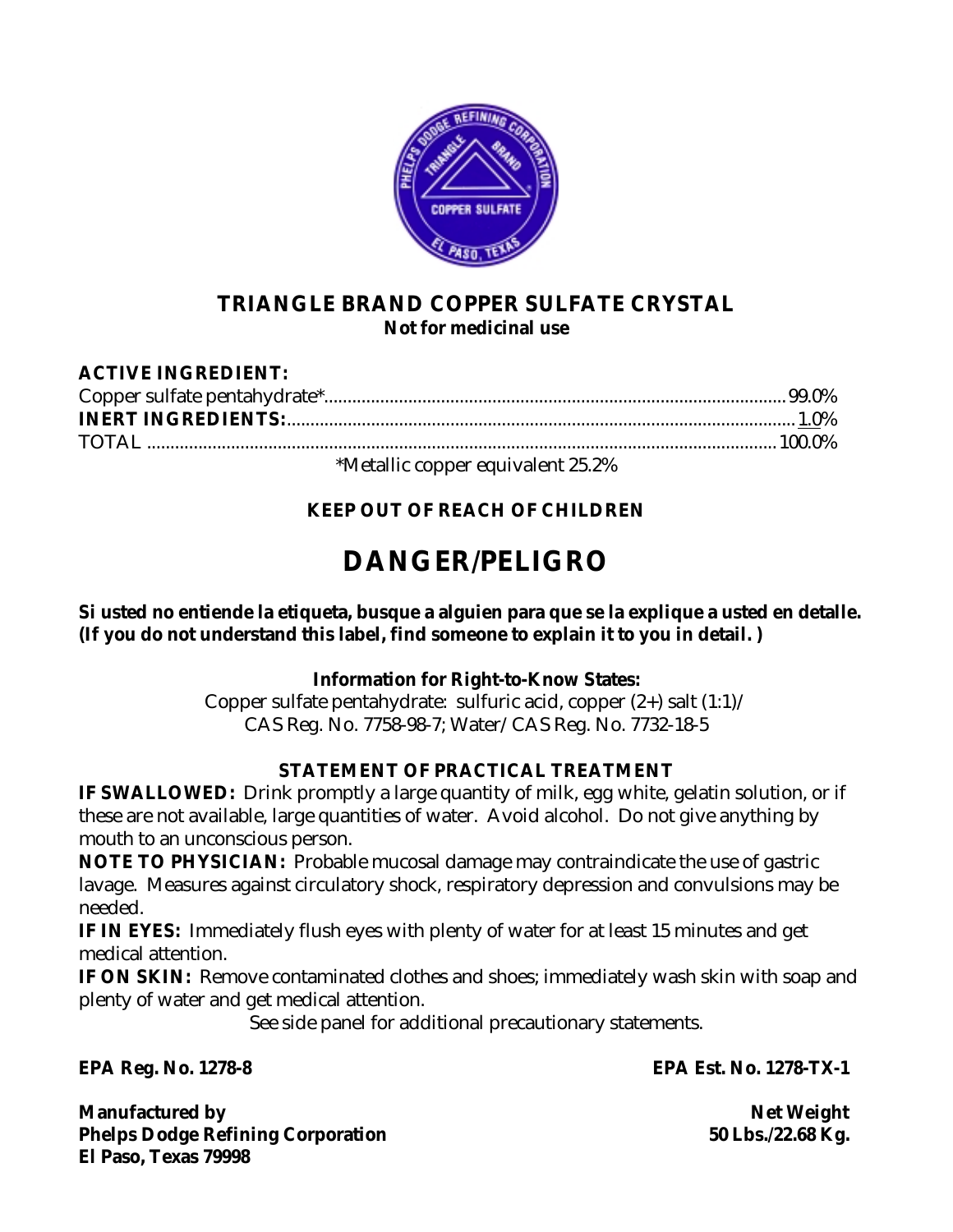#### **PRECAUTIONARY STATEMENTS DANGER HAZARDS TO HUMANS AND DOMESTIC ANIMALS**

Causes severe eye and skin irritation. Harmful if swallowed or absorbed through the skin. Avoid breathing mist or dust and contact with skin, eyes, or clothing. Causes substantial but temporary eye injury. May cause skin sensitization reactions in certain individuals.

### **PERSONAL PROTECTIVE EQUIPMENT**

Applicators and other handlers must wear long-sleeved shirt and long pants, waterproof gloves, shoes plus socks, and protective eyewear.

Discard clothing and other absorbent materials that have been drenched or heavily contaminated with product's concentrate. Do not reuse them. Follow manufacturer's instructions for cleaning/maintaining PPE. If no such instructions for washables, use detergent and hot water. Keep and wash PPE separately from other laundry.

# **USER SAFETY RECOMMENDATIONS**

Users should wash hands before eating, drinking, chewing gum, using tobacco or using the toilet. Remove PPE immediately after handling this product. Wash the outside of gloves before removing. As soon as possible, wash thoroughly and change into clean clothing.

### **ENVIRONMENTAL HAZARDS**

This pesticide is toxic to fish and aquatic organisms. For terrestrial uses, do not apply directly to water, or to areas where surface water is present or to intertidal areas below the mean high water mark. Drift and runoff from treated areas may be hazardous to fish and aquatic organisms in adjacent sites. Direct application of copper sulfate to water may cause a significant reduction in populations of aquatic invertebrates, plants, and fish. Do not treat more than onehalf of lake or pond at one time to avoid depletion of oxygen levels due to decaying vegetation. Allow one to two weeks between treatments for oxygen levels to recover.

Trout and other species of fish may be killed at application rates recommended on this label, especially in soft or acid waters. However, fish toxicity generally decreases when the hardness of water increases. Do not contaminate water when disposing of equipment washwaters. Consult your State Fish and Game Agency before applying this product to public waters. Permits may be required before treating such waters.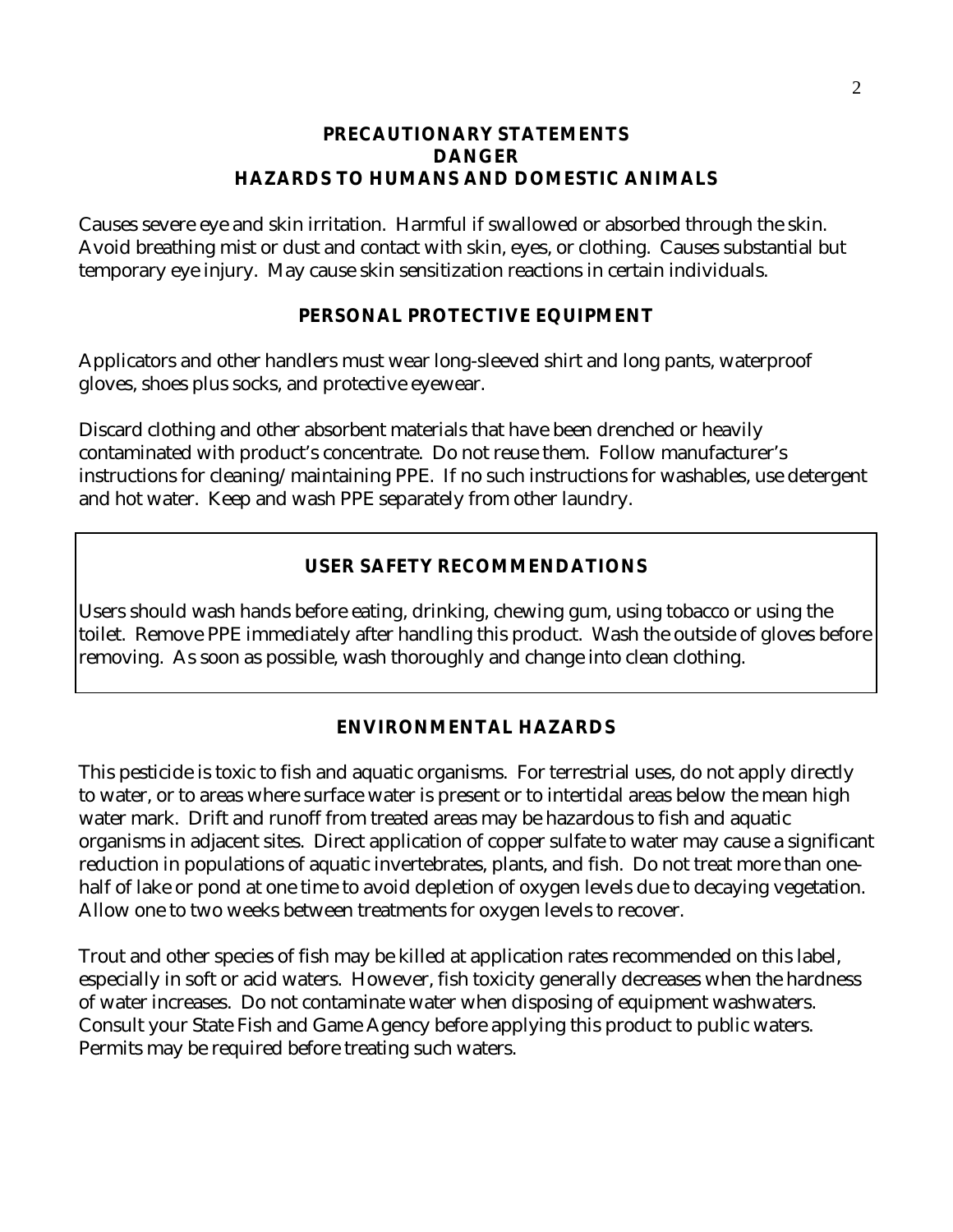#### **STORAGE AND DISPOSAL**

#### **STORAGE**

Do not contaminate water, food, or feed by storage or disposal. Store unused product in original container only in a cool, dry area out of reach of children and animals. Store copper sulfate solution in stainless steel, fiberglass, polypropylene, PVC's, or plastic equipment. Do not use mild steel, nylon, brass or copper. Keep away from galvanized pipe and nylon equipment. If container or bag is damaged, place the container or bag in a plastic bag. Shovel any spills into plastic bags and seal with tape. In the event copper sulfate solution is spilled, neutralize with limestone or baking soda before disposal. Copper sulfate solution may deteriorate concrete.

#### **DISPOSAL**

**PESTICIDE DISPOSAL:** Pesticide wastes are acutely hazardous. Improper disposal of pesticide, spray mixture, or rinsate is a violation of Federal law. If these wastes cannot be disposed of by use according to label instructions, contact your State Pesticide or Environmental Control Agency, or the Hazardous Waste representative at the nearest EPA Regional Office for guidance. Open dumping is prohibited.

**CONTAINER DISPOSAL:** Do not reuse empty container. Completely empty container by shaking and tapping sides and bottom to loosen clinging particles. Place the pesticide into application equipment. Then dispose of container in a sanitary landfill or by incineration if allowed by State and local authorities. If burned, stay out of smoke.

#### **DIRECTIONS FOR USE**

It is a violation of Federal law to use this product in a manner inconsistent with its labeling. Do not apply this product in a way that will contact workers or other persons, either directly or through drift. Only protected handlers may be in the area during application. For any requirements specific to your State or Tribe, consult the agency responsible for pesticide regulation.

### **AGRICULTURAL USE REQUIREMENTS**

Use this product only in accordance with its labeling and with the Worker Protection Standard, 40 CFR part 170. This Standard contains requirements for the protection of agricultural workers on farms, forest, nurseries, and greenhouses, and handlers of agricultural pesticides. It contains requirements for training, decontamination, notification, and emergency assistance. It also contains specific instructions and exceptions pertaining to the statements on this label about personal protective equipment(PPE) and restricted-entry interval. The requirements in this box only apply to uses of this product that are covered by the Worker Protection Standard.

Do not enter or allow worker entry into treated areas during the restricted entry interval (REI) of 24 hours.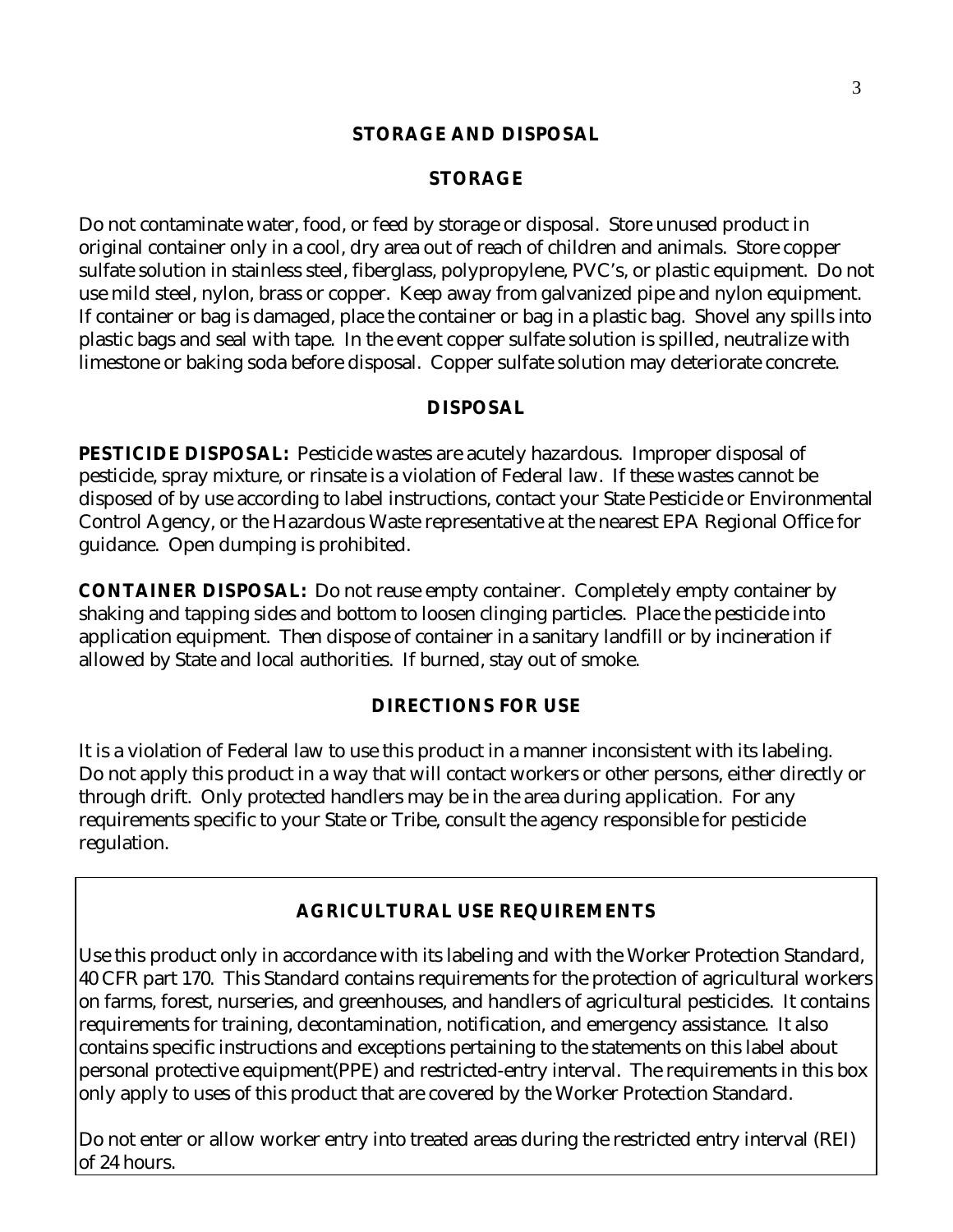PPE required for early entry to treated areas that is permitted under the Worker Protection Standard and that involves contact with anything that has been treated, such as plants, soil, or water, is coveralls, waterproof gloves, shoes plus socks, and protective eyewear.

### **NON-AGRICULTURAL USE REQUIREMENTS**

The requirements in this box apply to uses of this product that are NOT within the scope of the Worker Protection Standard for agricultural pesticides (40 CFR Part 170). The WPS applies when this product is used to produce agricultural plants on farms, forests, nurseries, or greenhouses.

Protective clothing, including goggles, should be worn.

# **FORMULATION OF PESTICIDES**

This product is suitable for use in the manufacturing of algaecides, fungicides, mildewcides, herbicides, wood preservatives, including CCA, ACA, and ACZA compounds and tanning and preserving agents for leather and hides.

It is the responsibility of formulators using this product to register all pesticidal formulations made from it with the EPA.

#### **CONTROL OF ALGAE AND TADPOLE SHRIMP (TRIOPS LONGICAUDATUS) IN RICE FIELDS (DOMESTIC AND WILD)**

Tadpole shrimp in rice fields may be effectively controlled by the prompt and proper use of Copper Sulfate Crystal. After the rice field has been flooded to a depth of 6 to 8 inches, the Copper Sulfate Crystal should be uniformly applied at a rate of 10 to 15 pounds per acre at the first sign of infestation. Following these directions carefully should keep the concentration of copper sulfate less than 10 ppm. The "Diamond" size crystals are especially graded for maximum solubility.

### **POTATOES (Except California)**

To enhance vine-kill and suppress late blight, apply 10 lbs. per acre in 10 to 100 gallons of water (ground equipment) or in 5 to 10 gallons (aerial equipment) with Diquat at vine-kill to enhance vine desiccation and suppress late blight. Additional applications can be made with Diquat if needed within 7 days of harvest. Triangle Brand Copper Sulfate Crystal may be applied alone until harvest to suppress late blight. **NOTE:** This product can be mixed with Diquat for use on potatoes in accordance with the most restrictive of label limitations and precautions. No label dosage rates should be exceeded.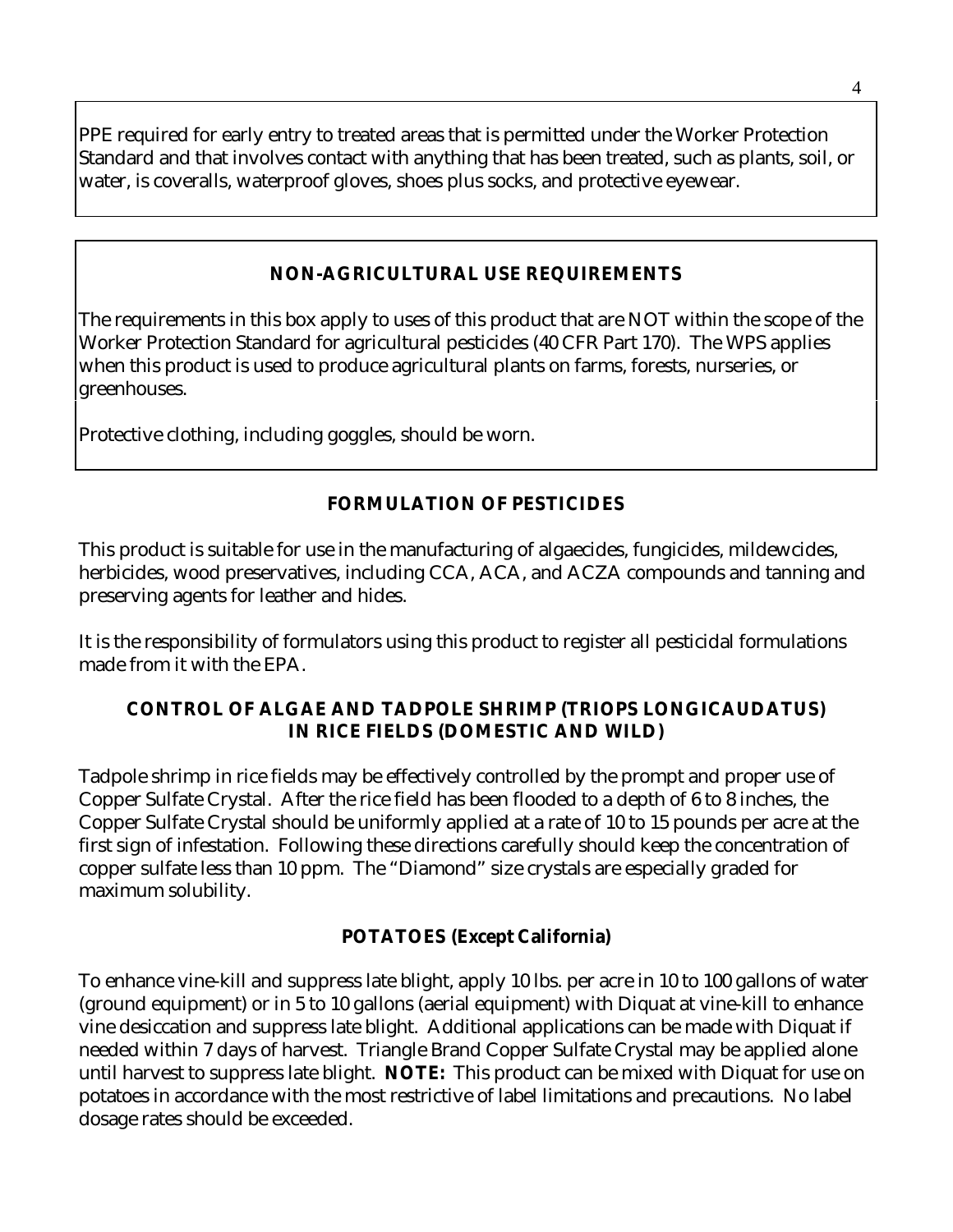### **SEWER TREATMENT FOR ROOT AND FUNGUS CONTROL\***

Copper Sulfate Crystal is effective in keeping sewer lines free of roots.

**FOR PARTIAL STOPPAGE:** Add 1/2 pound of Copper Sulfate Crystal to sewer or drain and flush toward blockage with 5 gallons of water. Repeat at 6 month intervals to prevent growth of new roots.

**FOR COMPLETE STOPPAGE:** Physically remove the root blockage and repeat as above.

**FOR HOUSEHOLD SEWERS:** Use 2 to 6 lbs. Copper Sulfate Small Crystal twice yearly in spring and early fall. Apply in toilet bowl near sewer line. Flush 1/2 lb. portions at a time. Or, remove the clean-out plug and pour entire quantity directly into sewer line and flush with water. **Do not use in septic tank systems.**

# **FOR COMMERCIAL, INSTITUTIONAL AND MUNICIPAL USE:**

**SEWERS:** Use 2 lbs. of Copper Sulfate Small Crystal each 6 to 12 months, applied to each junction or terminal manhole.

**STORM DRAINS:** Use 2 lbs. of Copper Sulfate Small Crystal per drain per year. Apply during period of light flow. In dry weather, induce a flow with hose. If storm drains become almost plugged, repeat treatment 3 or 4 times at two week intervals.

**SEWER PUMPS AND FORCE MAINS:** Place 2 lbs. of Copper Sulfate Small Crystal in a cloth bag at the storage wall inlet. Repeat as needed.

**\*State laws prohibit the use of this product in sewage systems in Connecticut and in the following nine counties in California: Alameda, Contra Costa, Marin, Napa, San Francisco, San Mateo, Santa Clara, Solano, and Sonoma.** 

# **CONTROLLING WEEDS, ALGAE, AND MICROSCOPIC ORGANISMS IN IMPOUNDED WATERS, LAKES, PONDS, AND RESERVOIRS**

It is a violation of New York State Law for anyone to apply this product to surface waters unless he is either privately or commercially certified in category 5 (aquatic), or possesses a purchase permit for the specific application proposed.

**PRECAUTION CONCERNING FISH:** The treatment of algae with Copper Sulfate Crystal can result in oxygen loss in the water from decomposition of dead algae. This can cause the fish to suffocate. Care should be taken when water temperature exceeds 85°F. At this water temperature, aquatic plants treated with copper sulfate decompose rapidly causing an increase in oxygen depletion. Therefore, to minimize this hazard, treat 1/3 to 1/2 of the water area in a single operation. Wait 7 to 14 days between treatments. Begin treatments along the shore and proceed outwards in bands to allow fish to move into untreated water.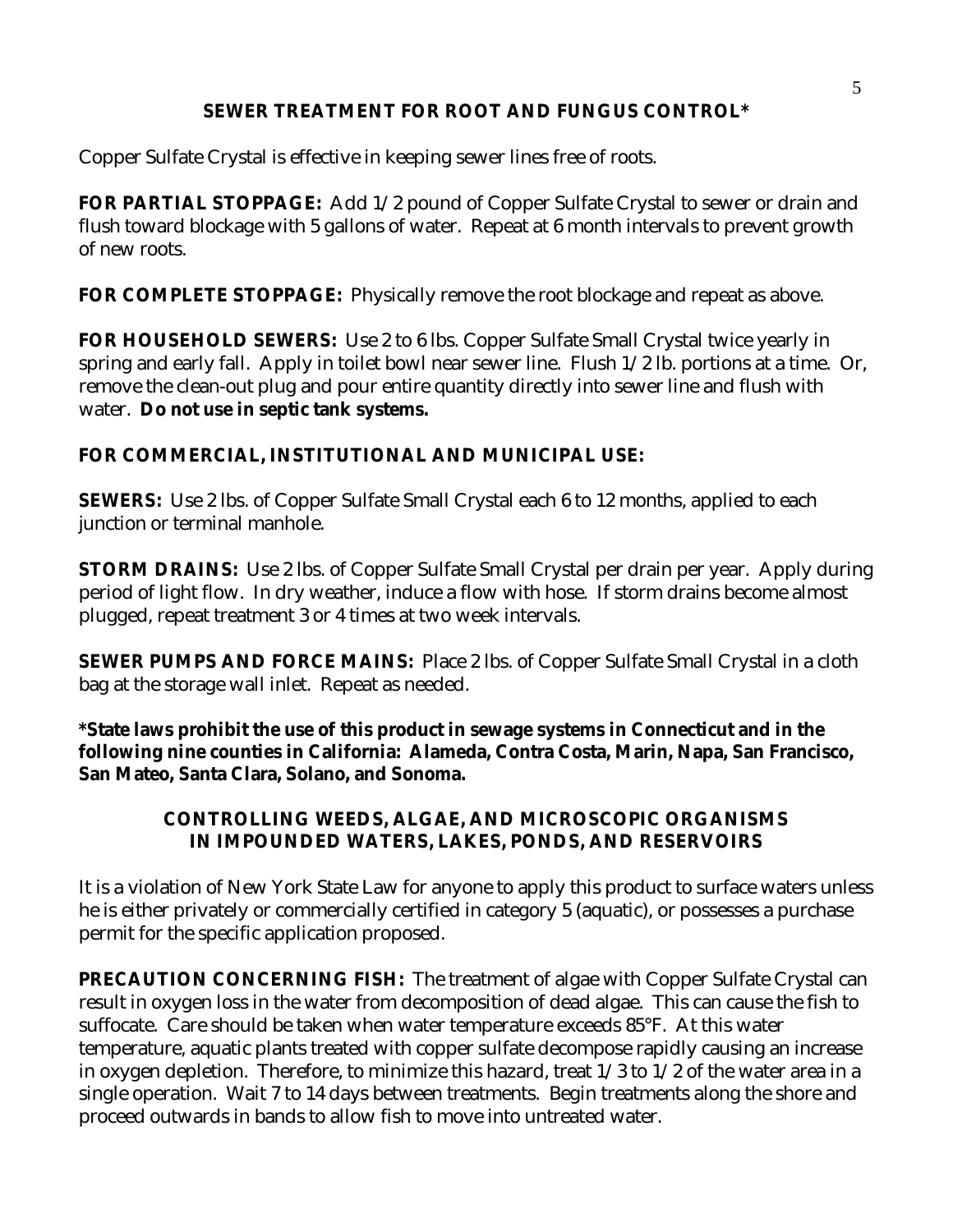**APPLICATION BY DRAGGING COPPER SULFATE CRYSTAL UNDER WATER:** Large or small sized Copper Sulfate Crystal is placed in burlap bags or baskets and dragged through the water by means of a boat. Begin treatment along the shoreline and proceed outward until 1/3 to 1/2 of the total area has been treated. The path of the boat should insure a distribution that is even. In large lakes, the boat should move in parallel lines about 60 feet apart. Continue dragging until all of the weighed Copper Sulfate Crystal is dissolved.

# **APPLICATION BY SPRAYING COPPER SULFATE SOLUTION ON WATER SURFACE:** A

solution can be made with Copper Sulfate Powder or Fine Crystal which dissolve easily in water. This solution can then be sprayed on the pond or lake surface from a boat. When using this method, the wind direction is important as well as the operation of the boat. Do not endanger people or animals in the boat with the copper sulfate spray.

**APPLICATION BY INJECTING COPPER SULFATE SOLUTION IN WATER:** A solution can be made with Copper Sulfate Powder or Crystal. This solution can then be injected into the water via a piping system.

**APPLICATION BY BROADCASTING DRY COPPER SULFATE CRYSTAL:** Crystals may be broadcast directly on the water surface from the shore or from a properly equipped boat.

Triangle Brand Crystals ranging from  $\pm 10$  mesh to  $\pm 1/2$  inch are preferred for this method of application. A specifically equipped air blower can be used to discharge these size crystals at a specific rate over the surface of the water. When using this method, the wind direction is an important factor. Do not use this method unless completely familiar with this type of application.

**APPLICATION BY SPRAYING DRY COPPER SULFATE CRYSTAL FROM AIRPLANES AND HELICOPTERS:** Professional personnel licensed by the State Agricultural Extension Service are allowed to apply Copper Sulfate Crystal in some states.

**If treated water is to be used as a source of potable water, the metallic residual must not exceed 1 ppm copper. This equals 10.64 pounds per acre foot of water or 4 ppm of this product.** 

# **HOW TO FIND THE POUNDS OF COPPER SULFATE TO ADD TO WATER**

To find acre-feet of water in a body of water, measure the body of water in feet. Calculate the surface area in square feet, divided by 43,560 (sq. ft./acre) times the average depth in feet.

|                                        | 1 acre-foot of water = Water measuring 208.7 ft. long by 208.7 ft. wide by 1 ft. deep. |
|----------------------------------------|----------------------------------------------------------------------------------------|
|                                        | 1 acre-foot of water $=$ 43,560 cubic feet of water.                                   |
| 1 cubic foot of water $=$ 62.4 pounds. |                                                                                        |
|                                        | 1 acre-foot of water $=$ $(43,560)(62.4) = 2,720,000$ pounds.                          |
|                                        |                                                                                        |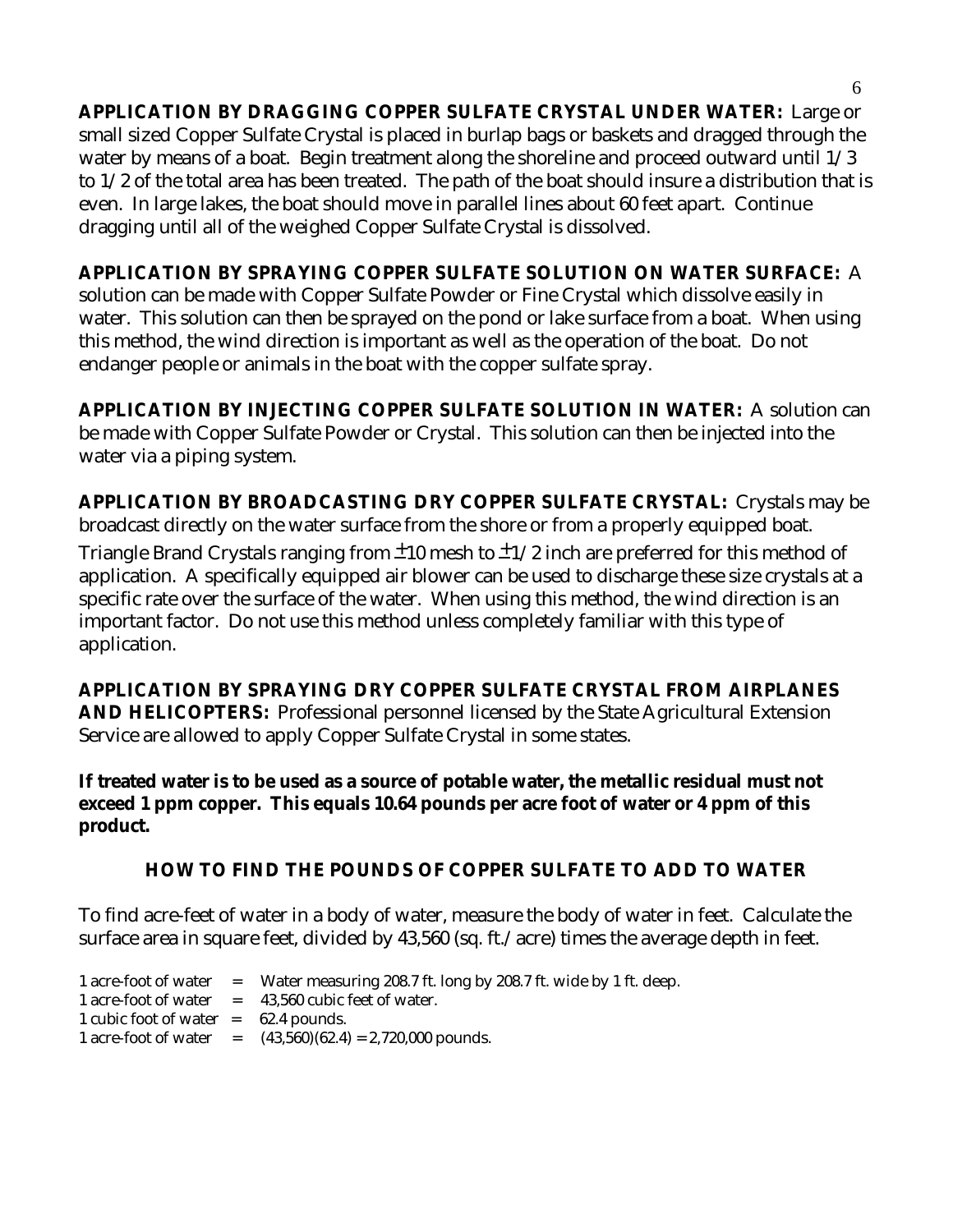#### **COPPER SULFATE PENTAHYDRATE IN WATER**

| <b>SULFATE CRYSTAL</b><br>PER ACRE-FOOT OF<br><b>WATER</b>                      | POUNDS OF COPPER = PARTS (BY WEIGHT) COPPER<br><b>SULFATE CRYSTAL PER</b><br><b>MILLION PARTS (BY WEIGHT)</b><br><b>OF WATER</b> | $=$ PARTS (BY WEIGHT)<br><b>COPPER PER MILLION</b><br><b>PARTS (BY WEIGHT)</b><br><b>OF WATER</b> |
|---------------------------------------------------------------------------------|----------------------------------------------------------------------------------------------------------------------------------|---------------------------------------------------------------------------------------------------|
| $0.67$ #/acre-foot<br>$1.3$ #/acre-foot<br>$2.6$ #/acre-foot<br>5.32#/acre-foot | $= 1/4$ ppm<br>$=$ 1/2 ppm<br>$= 1$ ppm<br>$= 2$ ppm                                                                             | $= 0.0625$ ppm<br>$= 0.125$ ppm<br>$=$ 0.25 ppm<br>$=$ 0.50 ppm                                   |

# **TREATMENT OF SOME ALGAE WITH COPPER SULFATE CRYSTAL**

Dosage is in ppm of Copper Sulfate Crystal. A higher concentration is required if the water is hard. Consult with the State Fish and Game Agency before applying product in municipal waters.

| 0.25 to 0.50 ppm                                                                                    | 0.50 to 1.00 ppm                                                                                                                     | 1.00 to 1.50 ppm                                                                                                                                                 | 1.50 to 2 ppm                                      |  |  |  |
|-----------------------------------------------------------------------------------------------------|--------------------------------------------------------------------------------------------------------------------------------------|------------------------------------------------------------------------------------------------------------------------------------------------------------------|----------------------------------------------------|--|--|--|
|                                                                                                     | <b>CYANOPHYCEAE ORGANISM (BLUE GREEN)</b>                                                                                            |                                                                                                                                                                  |                                                    |  |  |  |
| Anabaena<br>Anacystis<br>Aphanizomenon<br>Gloeotrichia<br>Gomphosphaeria<br>Polycystis<br>Rivularia | Cylindrospermum<br>Oscillatoria<br>Plectonema                                                                                        | <b>Nostoc</b><br>Phormidium                                                                                                                                      | Calothrix<br>Symploca                              |  |  |  |
|                                                                                                     | <b>CHLOROPHYCEAE ORGANISM (GREEN)</b>                                                                                                |                                                                                                                                                                  |                                                    |  |  |  |
| Closterium<br>Hydrodictyon<br>Spirogyra<br>Ulothrix                                                 | <b>Botryococcus</b><br>Cladophora<br>Coelastrum<br>Draparnaldia<br>Enteromorpha<br>Gloeocystis<br>Microspora<br>Tribonema<br>Zygnema | Chlorella<br>Crucigenia<br>Desmidium*<br>Golenkinia<br>Oocystis<br>Palmella<br>Pithophora*<br>Staurastrum<br>Tetraedron<br><b>DIATOMACEAE ORGANISM (DIATOMS)</b> | Ankistrodemus<br>Chara*<br>Nitella*<br>Scenedesmus |  |  |  |
| Asterionella<br>Fragilaria<br>Melorias*<br>Navicula                                                 | Gomphonema<br>Nitzschia<br>Stephanodiscus<br>Synedra<br>Tabellaria                                                                   | <b>Achnanthes</b><br>Cymbella<br>Neidium                                                                                                                         |                                                    |  |  |  |